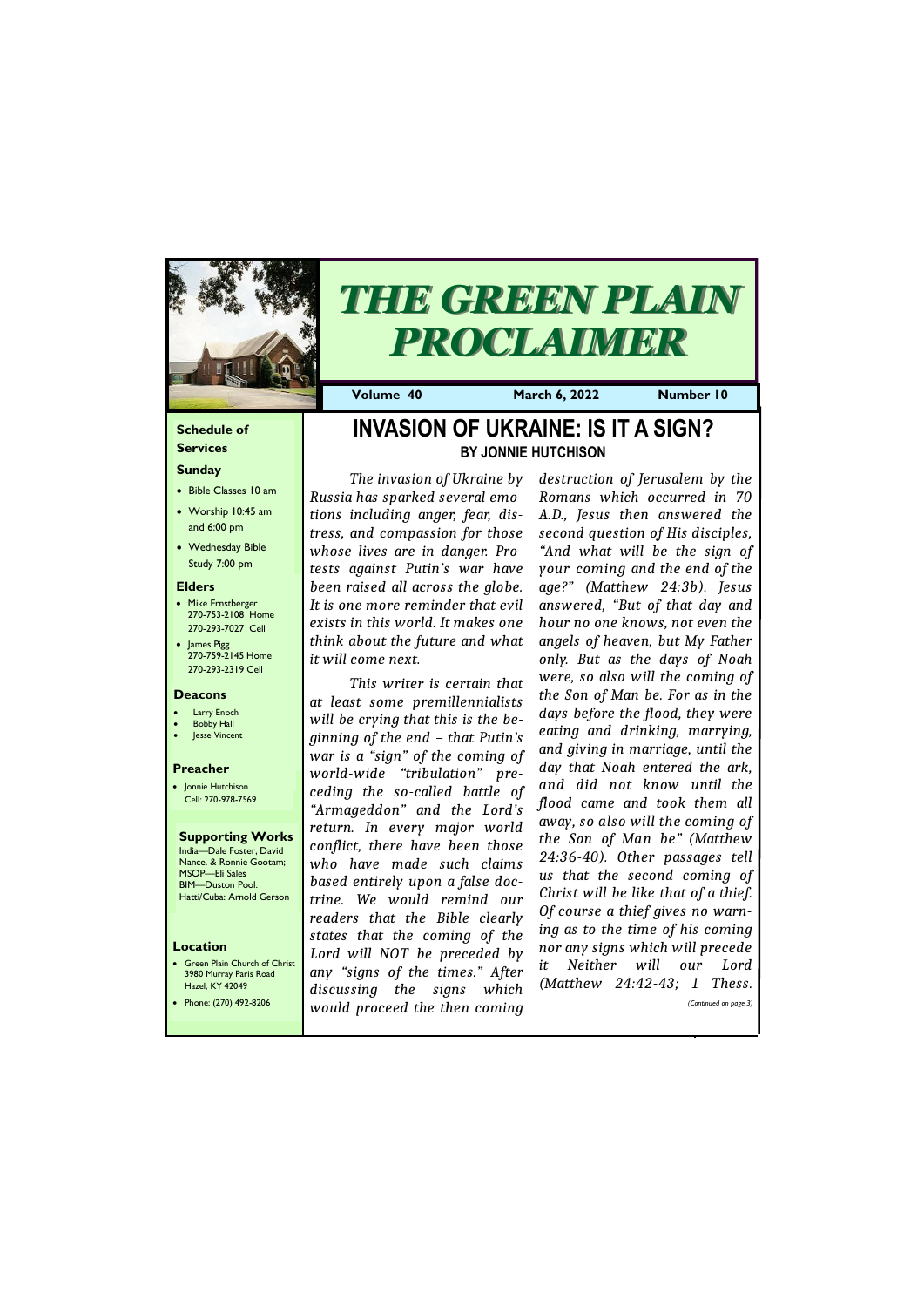# NEWS AND NOTES

*REMEMBER IN PRAYER: Green Plain members*: Peggy Jarvis, Joanne Barnes, Maxine Pool, Jim Fielder, Larry Enoch, Mary and Jim Lowrie, Margorie and Hayes Grady, Jesse and Mary Vincent, and Bobby and Sue Hall.

*Family and Friends:* Jerry Lovett, Teresa Tacker, Kenneth Mizell, Dale Pentecost, Brett Wyatt, Roger Rhoades, Joel White, Nat and Rita Evans and Larry and Rose Wyatt and Bonnie Byerly.

- **MEMORIAL SERVICE** for Rex Enoch here at the building on March 19th. Details to follow.
- **PANTRY ITEMS Maarch 2022: 6—Tuna; 13—Peanut Butter; 20—Canned Tomatoes; 27—Table Salt.** Please bring any additional items you wish for the "blessing box" which is located next to the breezeway on the north side of the building.
- March 2022 **Anniversaries:** 12— Roy & Marie Wyatt; 15—Bobby & Sue Hall. **Birthdays:** 9—Gail Hutchison; 14—Roy Wyatt; 20—James Pigg; 23—London Smith. Please let us know if we have left anyone out.
- *ENROLL IN A FREE BIBLE CORRECSPONDENCE COURSE. Send your name and complete mailing address and phone number to Green Plain church of Christ 3980 Murray Paris RD Hazel, KY 42049 or email your request to greenplaincoc@gmail.com. You may also enroll on our website.: greenplainchurchofchrist.org*
- **REMINDER:** The Spring Session of our *School of Biblical Studies* and our *Spring Gospel Meeting* has been cancelled for this year. Hopefully, this fall will be more conducive to holding these events.

## **Page 2**

# **THOSE TO SERVE March 2022**

**Announcements: Chad Preside at Lord's Table AM: James & Mike Preside at Lord's Table PM: 6—Chad; 13—James; 20—Chad. 27—James Opening Prayer AM 6—Jim; 13—Larry; 20—Jonnie; 27—Bobby Closing Prayer AM 6—Roy; 13—David; 20—Perry; 27—Junior Song Leaders: AM Perry-; PM Mike-; WED Chad Count Contribution: James & Mike Usher: Jesse**

*LESSONS TODAY* **Bible Study-10 AM** *The Book of Acts*

# **Worship**

**10:45 am***— "The Gift of Life—How Are You Living It?"*

**6 pm—** *"The Book of Mormon—3"*

**Wednesday Bible Class**

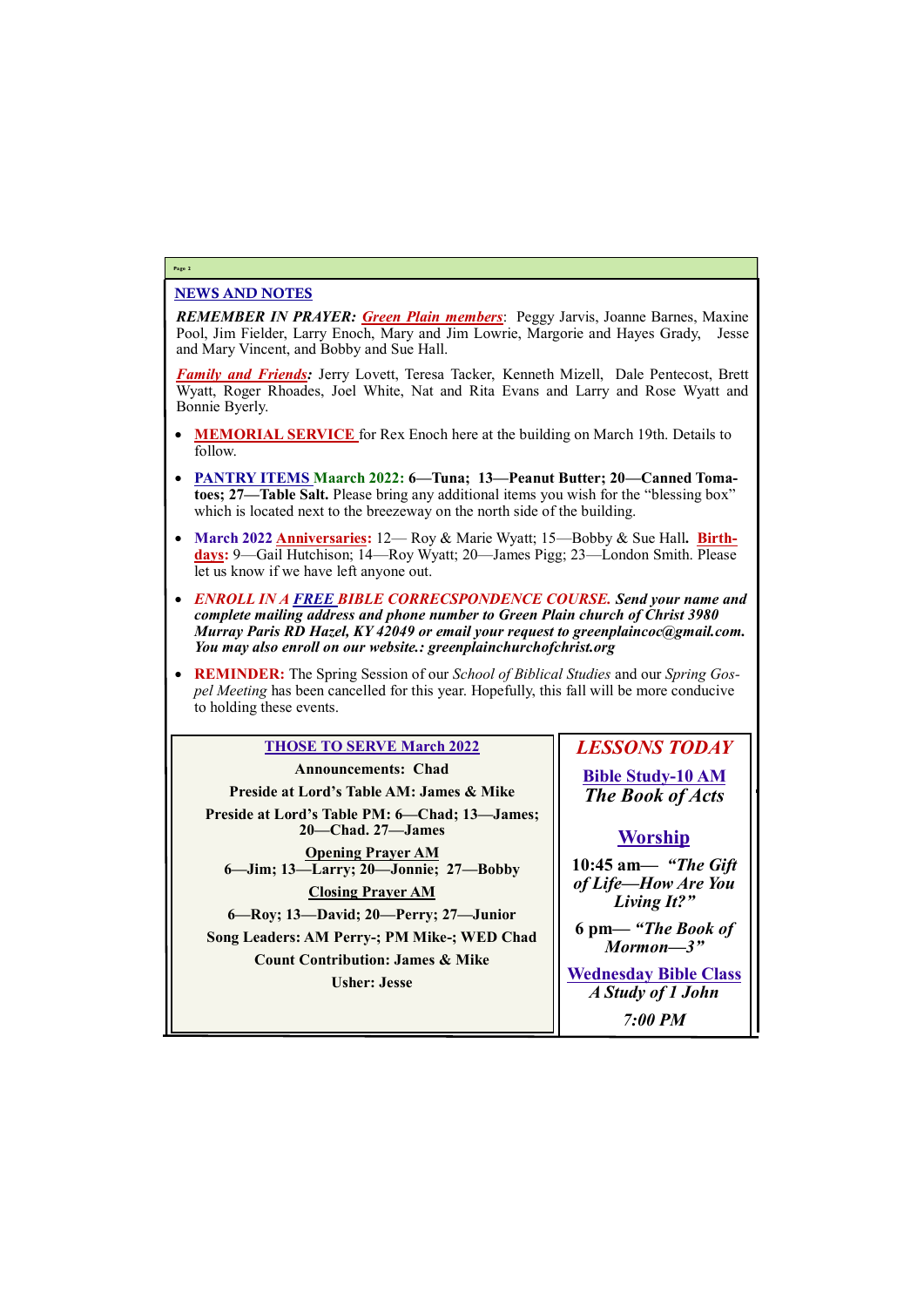**Page 3**

## *5:2; 2 Peter 3:10).*

*The invasion of Ukraine by Russia is an unjust travesty, but it is not a sign of the so-called "end times." God has appointed the day of our Lord's return and no human knows when it will occur. (Acts 17:30-31). We should each live our lives in anticipation of the Lord's return, submitting our will to His in preparation for His coming. Let us follow these divine instructions, "Therefore, I exhort first of all that supplications, prayers, intercessions, and giving of thanks be made for all men, for kings and all who are in authority, that we may*  *lead a quiet and peaceable life in all godliness and reverence. For this is good and acceptable in the sight of God our Savior" (1 Timothy 2:1-4). Yes, pray for the people of Ukraine. Pray for their enemies. Pray for the leaders of our nation and the nations of the world. Trust in God. He sees the whole picture and certainly knows things we cannot know. Make your preparation for the coming of the Lord now, while time and opportunity are yours.For He says: "In an acceptable time I have heard you, And in the day of salvation I have helped you." Behold, now is the accepted time; behold, now is the day of salvation" (2 Corinthians 6:2).*

#### *(Continued from page 1)*

# *ARMAGEDDON*

*The "experts" are at it again. Armageddon is right around the corner. It has never occurred to a single one of the prophecy wizards that the Bible never mentions the "Battle of Armageddon." Nor is there any idea that God's army will ever wage carnal warfare. But these self–styled pundits of profundity argue that all the weapons of carnal warfare will be employed in this fanciful battle.*

*There is no reason at all to suppose that God's people will one day be gathered in the valley of Meggido, near Mount Carmel, to fight a literal battle. The millennial scheme has the absurd idea that a battle will be waged with all the modern tools of warfare -- tanks, rockets, missiles, jet fighters and fighter-bombers, helicopters, and everything else. Think of that for a moment.*

*Paul wrote, "For though we walk in the flesh, we do not war after the flesh: (For the weapons of our warfare are not carnal, but mighty through God to the pulling down of strong holds;)." No one denies that Christians are involved in warfare - but Paul said clearly it is not carnal warfare, that is, it is not the very kind of war the millennial speculators propose.*

*While you think of that, listen to the words of Paul. In 2 Corinthians 10:3-4, world: if my kingdom were of this world, (Continued on page 4)*

*New Testament Christianity is militant -- it cannot be otherwise. Yet the militancy of the Lord's people is spiritual. It is a spiritual war. We are waging that fight right now -- striving to gain your thoughts and capture your minds for Christ. This is not merely an effort to win an argument. Our battle is against the bastions of erroneous doctrine. It is against wild and irrational speculations about the end of time. Jesus said to Pilate, "My kingdom is not of this*